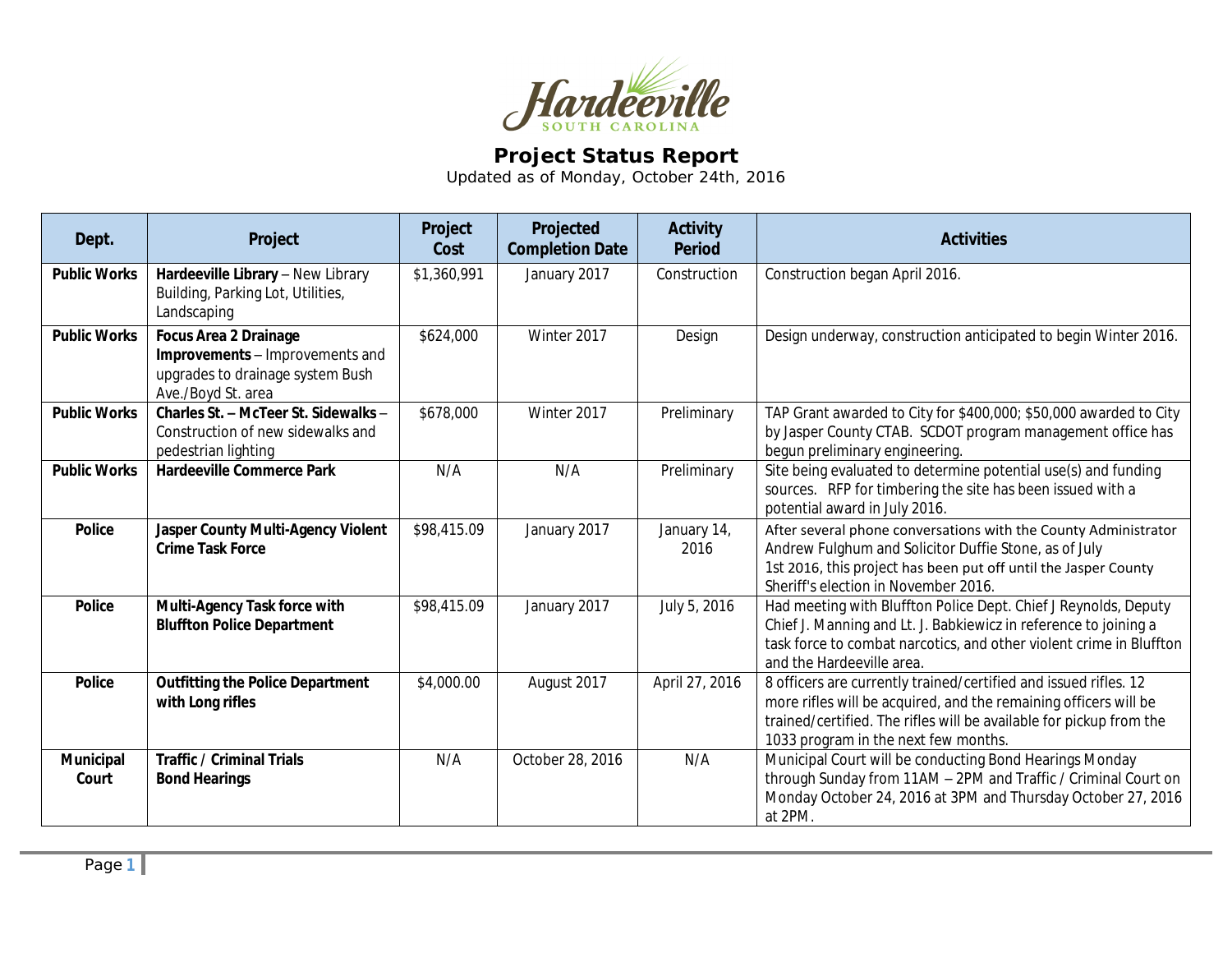

## **Project Status Report**

Updated as of Monday, October 24th, 2016

| Dept.                              | Project                                                                                                    | Project<br>Cost                 | Projected<br><b>Completion Date</b> | <b>Activity</b><br><b>Period</b>                                                  | <b>Activities</b>                                                                                                                                                                                                              |
|------------------------------------|------------------------------------------------------------------------------------------------------------|---------------------------------|-------------------------------------|-----------------------------------------------------------------------------------|--------------------------------------------------------------------------------------------------------------------------------------------------------------------------------------------------------------------------------|
| Planning and<br>Development        | Ardmore New River Apartments -<br>248 units located on Argent Blvd. at<br>New River Parkway                | N/A                             | Undetermined                        | In review by<br>state                                                             | Development permit will be issued as soon as approvals come<br>back from state. Site work may begin. Then application for<br>building permits to be reviewed and issued.                                                       |
| Planning and<br><b>Development</b> | <b>Hilton Head Lakes Clubhouse and</b><br>new residential phase on north side                              | N/A                             | Undetermined                        | Development<br>Permit Review                                                      | SRC was held on 2/24/16 - waiting on resubmission. Building<br>plans on clubhouse expected next week. 65 new residential lots<br>and 4,400+ square-foot golf clubhouse plus amenities.                                         |
| Planning and<br><b>Development</b> | <b>Natural Gas Extension to Exit 5</b>                                                                     | Not known<br>at this time       | Undetermined                        | Coordinating<br>with SCE&G                                                        | Surveys to local business owners are completed. Staff meeting<br>with SCE&G on process and next steps in early March.                                                                                                          |
| Planning and<br>Development        | Boundary and Annexation Survey -<br>Preparation for 2020 Census                                            | N/A                             | 2017                                | Rec'd software<br>from US Census<br>Bureau - staff<br>beginning<br>implementation | Staff working on inputting all information into new software and<br>preparing all files for transmittal to Bureau, to ensure that all<br>annexations/citizens be included in new count.                                        |
| Planning and<br>Development        | <b>Royal Live Oaks Academy</b>                                                                             | N/A                             | 2017                                | Development<br>Permit Review                                                      | Waiting on resubmission in order to finalize site plan.                                                                                                                                                                        |
| <b>Fire</b>                        | <b>AFG Grant</b>                                                                                           | \$4729.50<br><b>Grant Match</b> | Winter 2016                         | Awarded                                                                           | Received grant award notification. Once funds become available,<br>the training classes will begin.                                                                                                                            |
| <b>Fire</b>                        | <b>Safer Act Grant</b>                                                                                     | Determining                     | Summer 2016                         | Application<br>submitted                                                          | Application submitted March 25, 2016, awaiting results.                                                                                                                                                                        |
| <b>Fire</b>                        | <b>Strategic Plan</b>                                                                                      | \$0                             | <b>Fall 2016</b>                    | Project<br>Organization                                                           | SWOC analysis completed.                                                                                                                                                                                                       |
| Parks and<br>Recreation            | Playground - Playground and public<br>restroom facility for the "Blue<br>House" site                       | \$200,000                       | <b>Fall 2017</b>                    | Preliminary-<br>Post-survey                                                       | We have worked with the Public Works and Planning<br>Departments to complete the survey of the lot. We are in the<br>initial steps of applying for grant funding to cover the costs of<br>design and engineering for the site. |
| Parks and<br>Recreation            | Synthetic Turf Field - Changing of<br>current "football" field to a multi-<br>purpose synthetic turf field | \$600,000                       | Spring 2017                         | <b>RFP</b>                                                                        | We have sent out an RFP for the project which closes at the end<br>of June.                                                                                                                                                    |